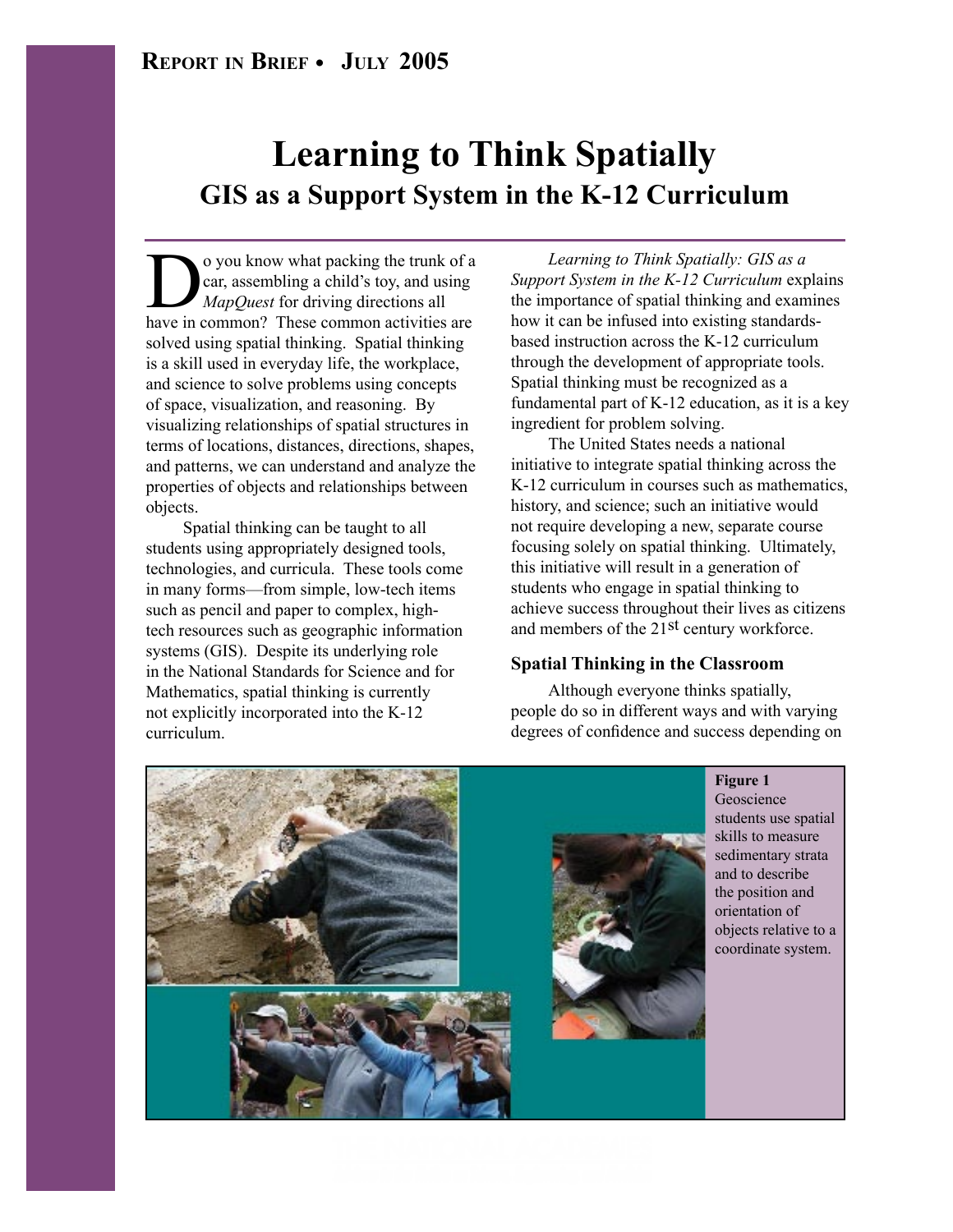the situation. Some people are good at spatial reasoning, while others struggle. The necessary skills can be taught to students using a number of appropriately-designed tools, technologies, and curricula. Advances in computer hardware and software are enabling spatial thinking to be more easily accessible to a wider student-base. There are a number of examples showing how teachers are creatively adding spatial thinking into their lesson plans (Box 1 and 2).

Currently, there are no national or state standards for spatial thinking. Without such guidelines, spatial thinking will not be recognized and supported throughout the nation's classrooms. Because spatial thinking is not a stand-alone discipline in the way that other subjects are, standards for spatial thinking should be developed and consist of general guidelines for what students need to know about spatial thinking concepts so that they can learn to apply new approaches when solving challenging problems in a range of subject areas. These new standards should link spatial thinking to existing disciplinary standards, and the guidelines should be integrated into as many subject areas and grades as possible. The new standards will lead to the development of innovative teaching methods and programs to train teachers and new

### **Box 1: Students Use GIS to Analyze a Local Problem: The Characteristics and Potential Problems in a School's Tree Population**

Changes in Rhode Island's state planning guidelines in the late 1990s required every Rhode Island town to include an urban forestry component in its comprehensive management plan, but few communities were prepared to do so. Students from ten Rhode Island communities used GIS programs, *ArcView* and *CITYgreen*, to map and analyze trees at their schools to help their own communities meet the state mandate. They learned about the urban ecosystem, trees, and the power of spatial analysis in addressing community issues. American Forests, a nonprofit citizen conservation organization, developed *CITYgreen*.

For example, students at one school prepared the first map below showing trees conflicting with utility lines by digitizing the school building and trees on an orthophotograph of the school's property. Trees in conflict with utility lines were assigned a different color from other trees to create a thematic map. They also queried the data to select all trees that were in poor or dying condition and that conflicted with utility lines or the school building. They converted the selected trees to a new category called "Hazardous Trees" and changed their symbol color to purple in the second map below.

The students presented their observations and recommendations both in class and to the local town council. With a new database of tree information and a list of recommendations, the local public works department came a step closer to developing a program of tree maintenance and replanting in the town. SOURCE: English and Feaster, 2003, pp.179–199.



Trees Conflicting with Utility Lines Hazardous Trees: Trees in poor or dying condition that conflict with utility lines or the school building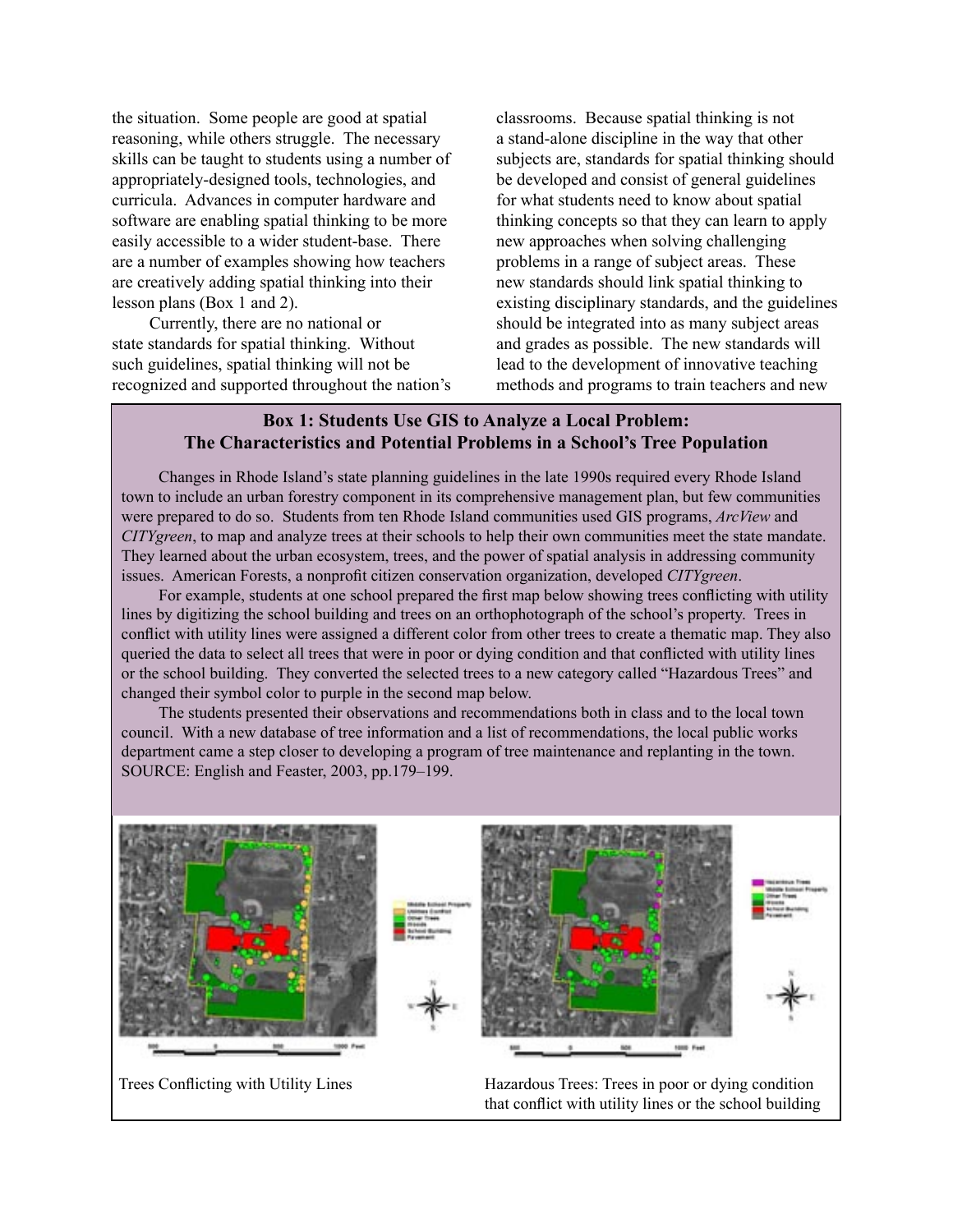ways to assess levels of spatial thinking and the performance of educational tools.

#### **GIS: An Important Spatial Thinking Tool**

GIS is one type of tool that can be used in teaching and supporting spatial thinking across a range of subjects in the K–12 curriculum. It is an integrated system of hardware and software designed to manage, manipulate, analyze, model, and display spatial data. GIS allows users to ask questions about data and perform operations in spatial databases. GIS is used in the real world to solve important problems such as identifying where to build new roads, determining how many people will be affected by a flood or a fire, and identifying changes in land use (See Box 1 for an in-depth example of how GIS has been applied in the classroom to solve real world problems). Therefore, it is an important tool for students to learn because it can help prepare them for a number of careers in science and technology, for example being a city planner, architect, emergency management official, or air traffic controller. It can also accommodate different types of learners at varying educational levels and can be adapted for a range of settings.

A variety of GIS-based curriculum materials, courses, and data sets are available that offer support to middle and high school teachers incorporating GIS into their lesson plans. These materials are available in part because experts develop and test learning modules in classrooms and through peer-to-peer exchange in which teachers develop, test, and share materials among themselves. Access Excellence (http://www. accessexcellence.org) and the Digital Library for Earth System Education (DLESE; http:// www.dlese.org) are two resources for sharing materials. DLESE has over 3,000 items indexed and described in terms of age applicability and subject, and most of the items are designed for K–12 education. Additionally, ESRI's Geography Network site (www.geographynetwork.com) contains a number of resources, such as datasets.

While GIS can make a significant impact on teaching and learning about spatial thinking, it must be incorporated into a standards-based curriculum and used alongside other types of tools in the classroom.

#### **Box 2: Thinking Inside the Box**

As an example of a very effective and imaginative low-tech system for supporting spatial thinking, a class of nine-year-old children were presented with a box. The contents were unknown to them; their challenge was to find out what was inside the box through an adaptation of spatial sampling. The top of the box was perforated with 100 holes, arranged in a  $10 \times 10$ grid. The two axes were labeled from 1–10 and from A–J, thus ensuring that each hole could be given a unique spatial identifier. Next to the box was a sheet of paper, also laid out with an identical  $10 \times 10$  grid with the same axis identifiers. The children were given knitting needles and first had to calibrate them to provide "depth" readings below the surface of the box when the needle was inserted into a hole and it touched whatever object was in the box. They created summary tables of their data (in effect x-y-z coordinates), and then transferred the coordinate data onto the paper using lego blocks for the z coordinate. When they finished creating a lego shape and surface, they were allowed to open the box. Inside was a three-dimensional model of a mountain range which they had, much to their excitement, recreated through a classic example of spatial thinking.

#### **Preparing Students for the Future**

Given the increasing need for lifelong learning skills in a technologically challenging world, all students can benefit from learning to think spatially, as it is an integrator and facilitator for problem solving across many subjects. A range of low- and high-tech tools can be used to teach students how to think spatially and prepare them for jobs in the 21st century. Since spatial thinking is currently not incorporated into the K-12 curriculum, it is critical that it be recognized as a fundamental and necessary part of K–12 education so that it can be infused into as many subject areas as possible. This can only be done if there is systemic change in the educational system with a national commitment to spatial literacy.